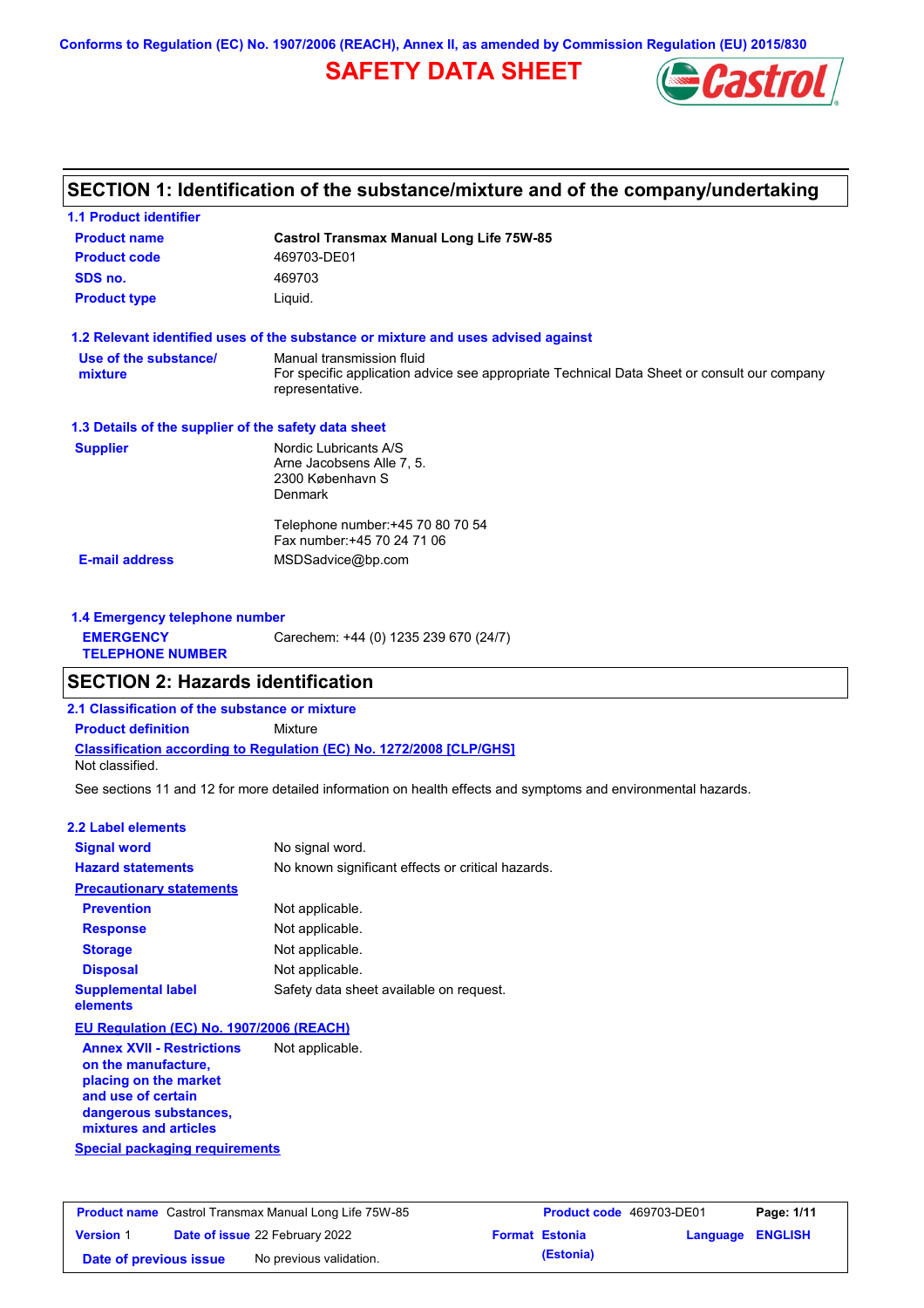## **SECTION 2: Hazards identification**

| <b>Containers to be fitted</b><br>with child-resistant<br>fastenings                                                     | Not applicable.                                                                                               |
|--------------------------------------------------------------------------------------------------------------------------|---------------------------------------------------------------------------------------------------------------|
| <b>Tactile warning of danger</b>                                                                                         | Not applicable.                                                                                               |
| 2.3 Other hazards                                                                                                        |                                                                                                               |
| <b>Results of PBT and vPvB</b><br>assessment                                                                             | Product does not meet the criteria for PBT or vPvB according to Regulation (EC) No. 1907/2006,<br>Annex XIII. |
| <b>Product meets the criteria</b><br>for PBT or vPvB according<br>to Regulation (EC) No.<br><b>1907/2006, Annex XIII</b> | This mixture does not contain any substances that are assessed to be a PBT or a vPvB.                         |
| Other hazards which do<br>not result in classification                                                                   | Defatting to the skin.                                                                                        |

### **SECTION 3: Composition/information on ingredients**

Mixture

#### **3.2 Mixtures**

**Product definition**

Synthetic base stock. Proprietary performance additives.

| <b>Product/ingredient</b><br>name                             | <b>Identifiers</b>                                                                   | $\frac{9}{6}$ | <b>Regulation (EC) No.</b><br>1272/2008 [CLP] | <b>Type</b> |
|---------------------------------------------------------------|--------------------------------------------------------------------------------------|---------------|-----------------------------------------------|-------------|
| 1-Decene, homopolymer,<br>hydrogenated                        | REACH #: 01-2119486452-34<br>$EC: 500-183-1$<br>CAS: 68037-01-4                      | ≥25 - ≤50     | Asp. Tox. 1, H304                             | $[1]$       |
| Dec-1-ene, trimers, hydrogenated                              | REACH #: 01-2119493949-12<br>$EC: 500-393-3$<br>CAS: 157707-86-3                     | ≥25 - ≤50     | Asp. Tox. 1, H304                             | $[1]$       |
| 1-Propene, polymer with ethene                                | CAS: 9010-79-1                                                                       | ≥10 - ≤25     | Not classified.                               | $[2]$       |
| Dec-1-ene, dimers, hydrogenated                               | REACH #: 01-2119493069-28<br>$EC: 500-228-5$<br>CAS: 68649-11-6                      | ≥10 - ≤25     | Acute Tox. 4, H332<br>Asp. Tox. 1, H304       | $[1]$       |
| Distillates (petroleum), solvent-<br>dewaxed heavy paraffinic | REACH #: 01-2119471299-27<br>EC: 265-169-7<br>CAS: 64742-65-0<br>Index: 649-474-00-6 | - ≤3          | Asp. Tox. 1, H304                             | $[1]$       |

**See Section 16 for the full text of the H statements declared above.**

#### **Type**

[1] Substance classified with a health or environmental hazard

[2] Substance with a workplace exposure limit

[3] Substance meets the criteria for PBT according to Regulation (EC) No. 1907/2006, Annex XIII

[4] Substance meets the criteria for vPvB according to Regulation (EC) No. 1907/2006, Annex XIII

[5] Substance of equivalent concern

[6] Additional disclosure due to company policy

Occupational exposure limits, if available, are listed in Section 8.

### **SECTION 4: First aid measures**

**4.1 Description of first aid measures**

|                                                              |                                                                                                                                                                                                                                                     | (Estonia)                       |          |                |
|--------------------------------------------------------------|-----------------------------------------------------------------------------------------------------------------------------------------------------------------------------------------------------------------------------------------------------|---------------------------------|----------|----------------|
| <b>Version 1</b>                                             | Date of issue 22 February 2022                                                                                                                                                                                                                      | <b>Format Estonia</b>           | Language | <b>ENGLISH</b> |
| <b>Product name</b> Castrol Transmax Manual Long Life 75W-85 |                                                                                                                                                                                                                                                     | <b>Product code</b> 469703-DE01 |          | Page: 2/11     |
| <b>Protection of first-aiders</b>                            | No action shall be taken involving any personal risk or without suitable training.                                                                                                                                                                  |                                 |          |                |
| Ingestion                                                    | Do not induce vomiting unless directed to do so by medical personnel. Get medical attention if<br>symptoms occur.                                                                                                                                   |                                 |          |                |
| <b>Inhalation</b>                                            | If inhaled, remove to fresh air. In case of inhalation of decomposition products in a fire,<br>symptoms may be delayed. The exposed person may need to be kept under medical<br>surveillance for 48 hours. Get medical attention if symptoms occur. |                                 |          |                |
| <b>Skin contact</b>                                          | Wash skin thoroughly with soap and water or use recognised skin cleanser. Remove<br>contaminated clothing and shoes. Wash clothing before reuse. Clean shoes thoroughly before<br>reuse. Get medical attention if irritation develops.              |                                 |          |                |
| Eye contact                                                  | In case of contact, immediately flush eyes with plenty of water for at least 15 minutes. Eyelids<br>should be held away from the eyeball to ensure thorough rinsing. Check for and remove any<br>contact lenses. Get medical attention.             |                                 |          |                |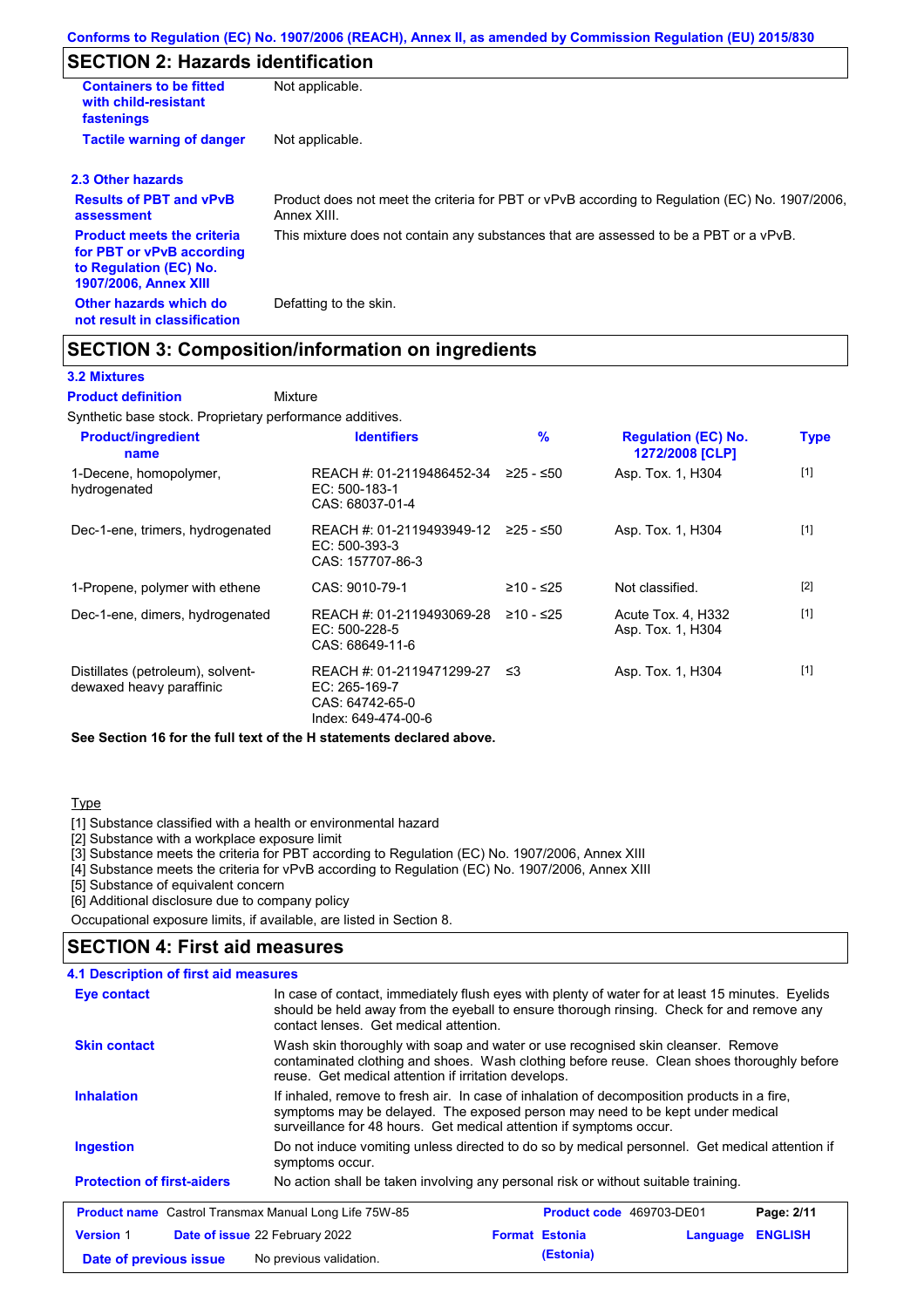### **SECTION 4: First aid measures**

#### **4.2 Most important symptoms and effects, both acute and delayed**

See Section 11 for more detailed information on health effects and symptoms.

| <b>Potential acute health effects</b> |                                                                                                                     |
|---------------------------------------|---------------------------------------------------------------------------------------------------------------------|
| <b>Inhalation</b>                     | Exposure to decomposition products may cause a health hazard. Serious effects may be<br>delayed following exposure. |
| <b>Ingestion</b>                      | No known significant effects or critical hazards.                                                                   |
| <b>Skin contact</b>                   | Defatting to the skin. May cause skin dryness and irritation.                                                       |
| Eye contact                           | No known significant effects or critical hazards.                                                                   |
|                                       | Delayed and immediate effects as well as chronic effects from short and long-term exposure                          |
| <b>Inhalation</b>                     | Overexposure to the inhalation of airborne droplets or aerosols may cause irritation of the<br>respiratory tract.   |
| <b>Ingestion</b>                      | Ingestion of large quantities may cause nausea and diarrhoea.                                                       |
| <b>Skin contact</b>                   | Prolonged or repeated contact can defat the skin and lead to irritation and/or dermatitis.                          |
| Eye contact                           | Potential risk of transient stinging or redness if accidental eye contact occurs.                                   |
|                                       |                                                                                                                     |

#### **4.3 Indication of any immediate medical attention and special treatment needed**

```
Notes to physician Treatment should in general be symptomatic and directed to relieving any effects.
                   In case of inhalation of decomposition products in a fire, symptoms may be delayed.
                   The exposed person may need to be kept under medical surveillance for 48 hours.
```
### **SECTION 5: Firefighting measures**

| 5.1 Extinguishing media                                   |                                                                                                                                                                                                                                                                                                                                                                   |
|-----------------------------------------------------------|-------------------------------------------------------------------------------------------------------------------------------------------------------------------------------------------------------------------------------------------------------------------------------------------------------------------------------------------------------------------|
| <b>Suitable extinguishing</b><br>media                    | In case of fire, use foam, dry chemical or carbon dioxide extinguisher or spray.                                                                                                                                                                                                                                                                                  |
| <b>Unsuitable extinguishing</b><br>media                  | Do not use water jet. The use of a water jet may cause the fire to spread by splashing the<br>burning product.                                                                                                                                                                                                                                                    |
| 5.2 Special hazards arising from the substance or mixture |                                                                                                                                                                                                                                                                                                                                                                   |
| <b>Hazards from the</b><br>substance or mixture           | In a fire or if heated, a pressure increase will occur and the container may burst.                                                                                                                                                                                                                                                                               |
| <b>Hazardous combustion</b><br>products                   | Combustion products may include the following:<br>carbon oxides $(CO, CO2)$ (carbon monoxide, carbon dioxide)<br>nitrogen oxides ( $NO$ , $NO2$ etc.)                                                                                                                                                                                                             |
| 5.3 Advice for firefighters                               |                                                                                                                                                                                                                                                                                                                                                                   |
| <b>Special precautions for</b><br>fire-fighters           | No action shall be taken involving any personal risk or without suitable training. Promptly<br>isolate the scene by removing all persons from the vicinity of the incident if there is a fire.                                                                                                                                                                    |
| <b>Special protective</b><br>equipment for fire-fighters  | Fire-fighters should wear appropriate protective equipment and self-contained breathing<br>apparatus (SCBA) with a full face-piece operated in positive pressure mode. Clothing for fire-<br>fighters (including helmets, protective boots and gloves) conforming to European standard EN<br>469 will provide a basic level of protection for chemical incidents. |

#### **SECTION 6: Accidental release measures**

|                                                                          | 6.1 Personal precautions, protective equipment and emergency procedures                                                                                                                                                                                                                                                             |
|--------------------------------------------------------------------------|-------------------------------------------------------------------------------------------------------------------------------------------------------------------------------------------------------------------------------------------------------------------------------------------------------------------------------------|
| For non-emergency<br>personnel                                           | No action shall be taken involving any personal risk or without suitable training. Evacuate<br>surrounding areas. Keep unnecessary and unprotected personnel from entering. Do not touch<br>or walk through spilt material. Floors may be slippery; use care to avoid falling. Put on<br>appropriate personal protective equipment. |
| For emergency responders                                                 | If specialised clothing is required to deal with the spillage, take note of any information in<br>Section 8 on suitable and unsuitable materials. See also the information in "For non-<br>emergency personnel".                                                                                                                    |
| <b>6.2 Environmental</b><br>precautions                                  | Avoid dispersal of spilt material and runoff and contact with soil, waterways, drains and sewers.<br>Inform the relevant authorities if the product has caused environmental pollution (sewers,<br>waterways, soil or air).                                                                                                         |
| .C.O. Mathematic and motivated for contributions of one of algorithm the |                                                                                                                                                                                                                                                                                                                                     |

#### Stop leak if without risk. Move containers from spill area. Absorb with an inert material and place in an appropriate waste disposal container. Dispose of via a licensed waste disposal contractor. **Small spill 6.3 Methods and material for containment and cleaning up Product name** Castrol Transmax Manual Long Life 75W-85 **Product code** 469703-DE01 **Page: 3/11 Version** 1 **Date of issue** 22 February 2022 **Format Estonia Language ENGLISH Date of previous issue** No previous validation. **(Estonia)**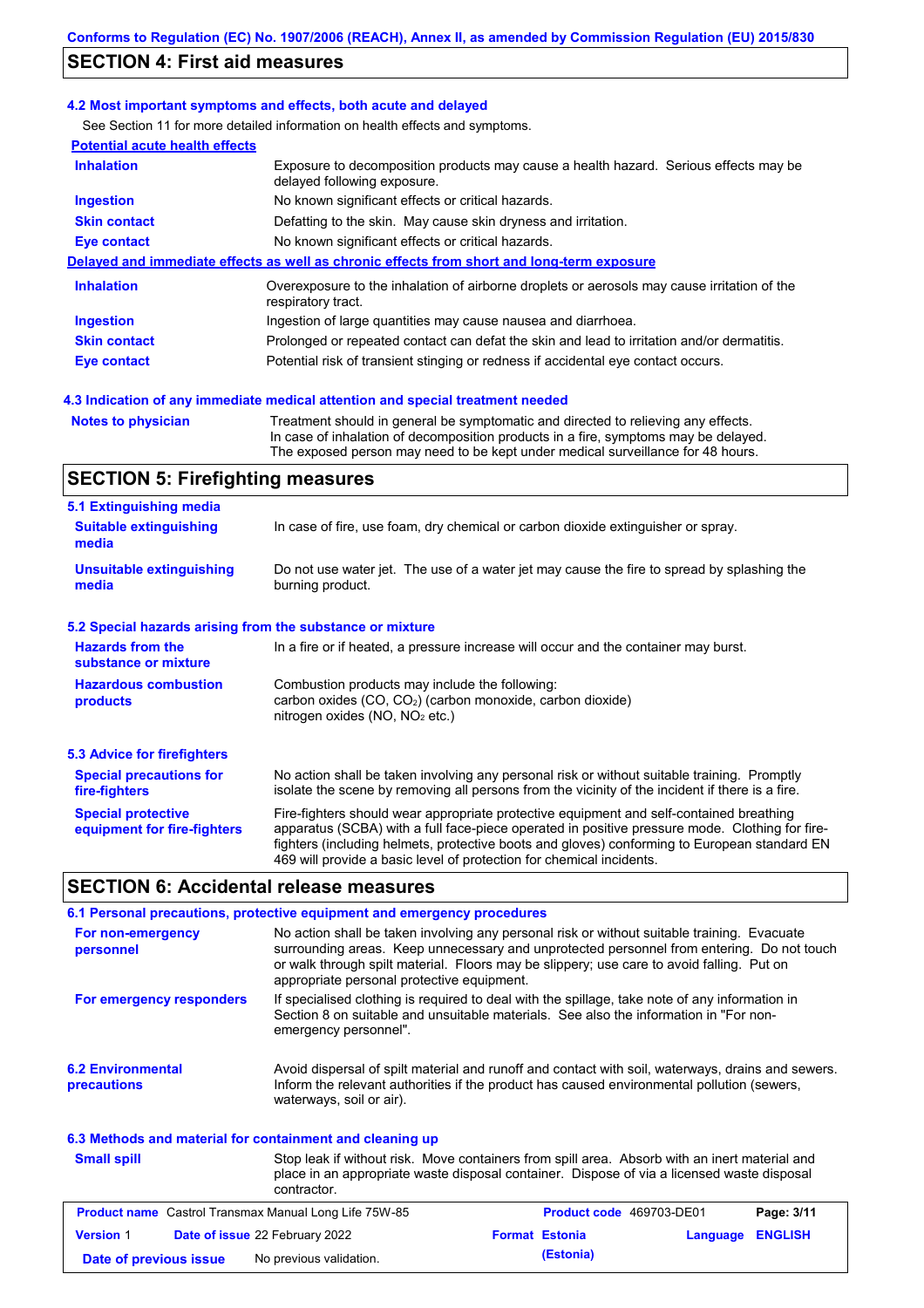### **SECTION 6: Accidental release measures**

| Large spill            | Stop leak if without risk. Move containers from spill area. Prevent entry into sewers, water<br>courses, basements or confined areas. Contain and collect spillage with non-combustible,<br>absorbent material e.g. sand, earth, vermiculite or diatomaceous earth and place in container<br>for disposal according to local regulations. Dispose of via a licensed waste disposal contractor. |
|------------------------|------------------------------------------------------------------------------------------------------------------------------------------------------------------------------------------------------------------------------------------------------------------------------------------------------------------------------------------------------------------------------------------------|
| 6.4 Reference to other | See Section 1 for emergency contact information.                                                                                                                                                                                                                                                                                                                                               |
| <b>sections</b>        | See Section 5 for firefighting measures.                                                                                                                                                                                                                                                                                                                                                       |
|                        | See Section 8 for information on appropriate personal protective equipment.                                                                                                                                                                                                                                                                                                                    |
|                        | See Section 12 for environmental precautions.                                                                                                                                                                                                                                                                                                                                                  |
|                        | See Section 13 for additional waste treatment information.                                                                                                                                                                                                                                                                                                                                     |
|                        |                                                                                                                                                                                                                                                                                                                                                                                                |

### **SECTION 7: Handling and storage**

| 7.1 Precautions for safe handling                                             |                                                                                                                                                                                                                                                                                                                                                                                                                                                                                          |
|-------------------------------------------------------------------------------|------------------------------------------------------------------------------------------------------------------------------------------------------------------------------------------------------------------------------------------------------------------------------------------------------------------------------------------------------------------------------------------------------------------------------------------------------------------------------------------|
| <b>Protective measures</b>                                                    | Put on appropriate personal protective equipment.                                                                                                                                                                                                                                                                                                                                                                                                                                        |
| <b>Advice on general</b><br>occupational hygiene                              | Eating, drinking and smoking should be prohibited in areas where this material is handled,<br>stored and processed. Wash thoroughly after handling. Remove contaminated clothing and<br>protective equipment before entering eating areas. See also Section 8 for additional<br>information on hygiene measures.                                                                                                                                                                         |
| <b>7.2 Conditions for safe</b><br>storage, including any<br>incompatibilities | Store in accordance with local requiations. Store in a dry, cool and well-ventilated area, away<br>from incompatible materials (see Section 10). Keep away from heat and direct sunlight. Keep<br>container tightly closed and sealed until ready for use. Containers that have been opened must<br>be carefully resealed and kept upright to prevent leakage. Store and use only in equipment/<br>containers designed for use with this product. Do not store in unlabelled containers. |
| <b>Not suitable</b>                                                           | Prolonged exposure to elevated temperature.                                                                                                                                                                                                                                                                                                                                                                                                                                              |
| 7.3 Specific end use(s)                                                       |                                                                                                                                                                                                                                                                                                                                                                                                                                                                                          |
| <b>Recommendations</b>                                                        | See section 1.2 and Exposure scenarios in annex, if applicable.                                                                                                                                                                                                                                                                                                                                                                                                                          |

### **SECTION 8: Exposure controls/personal protection**

#### **8.1 Control parameters**

#### **Product/ingredient name Exposure limit values Recommended monitoring procedures** If this product contains ingredients with exposure limits, personal, workplace atmosphere or biological monitoring may be required to determine the effectiveness of the ventilation or other control measures and/or the necessity to use respiratory protective equipment. Reference should be made to monitoring standards, such as the following: European Standard EN 689 (Workplace atmospheres - Guidance for the assessment of exposure by inhalation to chemical agents for comparison with limit values and measurement strategy) European Standard EN 14042 (Workplace atmospheres - Guide for the application and use of procedures for the assessment of exposure to chemical and biological agents) European Standard EN 482 (Workplace atmospheres - General requirements for the performance of procedures for the measurement of chemical agents) Reference to national guidance documents for methods for the determination of hazardous substances will also be required. 1-Propene, polymer with ethene **Occupational exposure limits, Regulation No. 293 (Estonia).** TWA: 3 mg/m<sup>3</sup> 8 hours. Issued/Revised: 9/2001 Form: Total dust **Appropriate engineering controls** Provide exhaust ventilation or other engineering controls to keep the relevant airborne concentrations below their respective occupational exposure limits. All activities involving chemicals should be assessed for their risks to health, to ensure **8.2 Exposure controls** No DNELs/DMELs available. **Predicted No Effect Concentration** No PNECs available **Derived No Effect Level** Whilst specific OELs for certain components may be shown in this section, other components may be present in any mist, vapour or dust produced. Therefore, the specific OELs may not be applicable to the product as a whole and are provided for guidance only. **Occupational exposure limits**

exposures are adequately controlled. Personal protective equipment should only be considered after other forms of control measures (e.g. engineering controls) have been suitably evaluated. Personal protective equipment should conform to appropriate standards, be suitable for use, be kept in good condition and properly maintained.

Your supplier of personal protective equipment should be consulted for advice on selection and

|                        | <b>Product name</b> Castrol Transmax Manual Long Life 75W-85 | <b>Product code</b> 469703-DE01 |                         | Page: 4/11 |
|------------------------|--------------------------------------------------------------|---------------------------------|-------------------------|------------|
| <b>Version 1</b>       | <b>Date of issue 22 February 2022</b>                        | <b>Format Estonia</b>           | <b>Language ENGLISH</b> |            |
| Date of previous issue | No previous validation.                                      | (Estonia)                       |                         |            |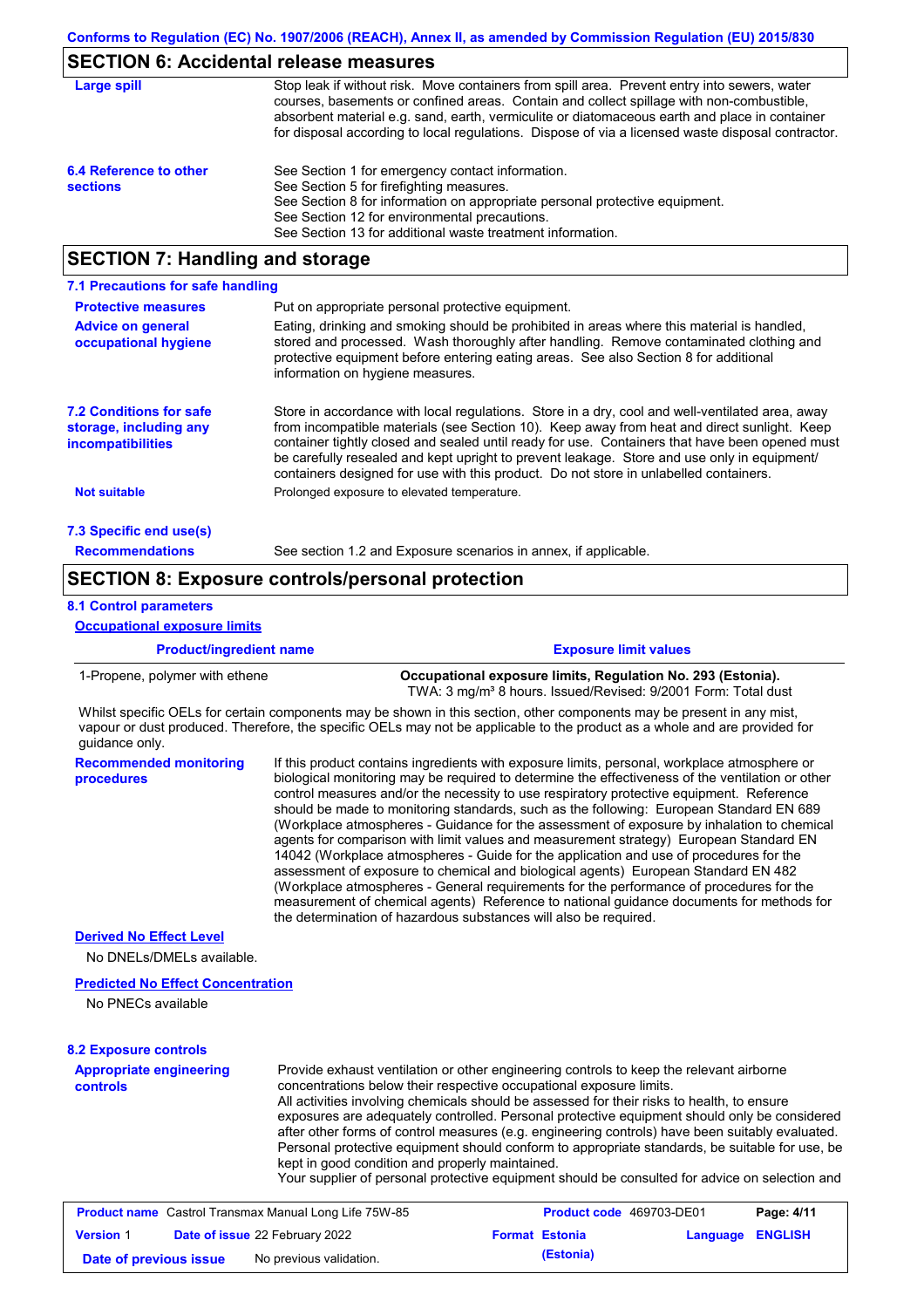# **SECTION 8: Exposure controls/personal protection**

|                                                      | appropriate standards. For further information contact your national organisation for standards.<br>The final choice of protective equipment will depend upon a risk assessment. It is important to<br>ensure that all items of personal protective equipment are compatible.                                                                                                                                                                                                                                                                                                                                                                     |
|------------------------------------------------------|---------------------------------------------------------------------------------------------------------------------------------------------------------------------------------------------------------------------------------------------------------------------------------------------------------------------------------------------------------------------------------------------------------------------------------------------------------------------------------------------------------------------------------------------------------------------------------------------------------------------------------------------------|
| <b>Individual protection measures</b>                |                                                                                                                                                                                                                                                                                                                                                                                                                                                                                                                                                                                                                                                   |
| <b>Hygiene measures</b>                              | Wash hands, forearms and face thoroughly after handling chemical products, before eating,<br>smoking and using the lavatory and at the end of the working period. Ensure that eyewash<br>stations and safety showers are close to the workstation location.                                                                                                                                                                                                                                                                                                                                                                                       |
| <b>Respiratory protection</b>                        | In case of insufficient ventilation, wear suitable respiratory equipment.<br>The correct choice of respiratory protection depends upon the chemicals being handled, the<br>conditions of work and use, and the condition of the respiratory equipment. Safety procedures<br>should be developed for each intended application. Respiratory protection equipment should<br>therefore be chosen in consultation with the supplier/manufacturer and with a full assessment<br>of the working conditions.                                                                                                                                             |
| <b>Eye/face protection</b><br><b>Skin protection</b> | Safety glasses with side shields.                                                                                                                                                                                                                                                                                                                                                                                                                                                                                                                                                                                                                 |
| <b>Hand protection</b>                               | <b>General Information:</b>                                                                                                                                                                                                                                                                                                                                                                                                                                                                                                                                                                                                                       |
|                                                      | Because specific work environments and material handling practices vary, safety procedures<br>should be developed for each intended application. The correct choice of protective gloves<br>depends upon the chemicals being handled, and the conditions of work and use. Most gloves<br>provide protection for only a limited time before they must be discarded and replaced (even the<br>best chemically resistant gloves will break down after repeated chemical exposures).                                                                                                                                                                  |
|                                                      | Gloves should be chosen in consultation with the supplier / manufacturer and taking account of<br>a full assessment of the working conditions.                                                                                                                                                                                                                                                                                                                                                                                                                                                                                                    |
|                                                      | Recommended: Nitrile gloves.<br><b>Breakthrough time:</b>                                                                                                                                                                                                                                                                                                                                                                                                                                                                                                                                                                                         |
|                                                      | Breakthrough time data are generated by glove manufacturers under laboratory test conditions<br>and represent how long a glove can be expected to provide effective permeation resistance. It<br>is important when following breakthrough time recommendations that actual workplace<br>conditions are taken into account. Always consult with your glove supplier for up-to-date<br>technical information on breakthrough times for the recommended glove type.<br>Our recommendations on the selection of gloves are as follows:                                                                                                                |
|                                                      | Continuous contact:                                                                                                                                                                                                                                                                                                                                                                                                                                                                                                                                                                                                                               |
|                                                      | Gloves with a minimum breakthrough time of 240 minutes, or >480 minutes if suitable gloves<br>can be obtained.<br>If suitable gloves are not available to offer that level of protection, gloves with shorter<br>breakthrough times may be acceptable as long as appropriate glove maintenance and<br>replacement regimes are determined and adhered to.                                                                                                                                                                                                                                                                                          |
|                                                      | Short-term / splash protection:                                                                                                                                                                                                                                                                                                                                                                                                                                                                                                                                                                                                                   |
|                                                      | Recommended breakthrough times as above.<br>It is recognised that for short-term, transient exposures, gloves with shorter breakthrough times<br>may commonly be used. Therefore, appropriate maintenance and replacement regimes must<br>be determined and rigorously followed.                                                                                                                                                                                                                                                                                                                                                                  |
|                                                      | <b>Glove Thickness:</b>                                                                                                                                                                                                                                                                                                                                                                                                                                                                                                                                                                                                                           |
|                                                      | For general applications, we recommend gloves with a thickness typically greater than 0.35 mm.                                                                                                                                                                                                                                                                                                                                                                                                                                                                                                                                                    |
|                                                      | It should be emphasised that glove thickness is not necessarily a good predictor of glove<br>resistance to a specific chemical, as the permeation efficiency of the glove will be dependent<br>on the exact composition of the glove material. Therefore, glove selection should also be based<br>on consideration of the task requirements and knowledge of breakthrough times.<br>Glove thickness may also vary depending on the glove manufacturer, the glove type and the<br>glove model. Therefore, the manufacturers' technical data should always be taken into account<br>to ensure selection of the most appropriate glove for the task. |
|                                                      | Note: Depending on the activity being conducted, gloves of varying thickness may be required<br>for specific tasks. For example:                                                                                                                                                                                                                                                                                                                                                                                                                                                                                                                  |
|                                                      | • Thinner gloves (down to 0.1 mm or less) may be required where a high degree of manual<br>dexterity is needed. However, these gloves are only likely to give short duration protection and<br>would normally be just for single use applications, then disposed of.                                                                                                                                                                                                                                                                                                                                                                              |
|                                                      |                                                                                                                                                                                                                                                                                                                                                                                                                                                                                                                                                                                                                                                   |

| <b>Product name</b> Castrol Transmax Manual Long Life 75W-85 |  |                                       | <b>Product code</b> 469703-DE01 |                         | Page: 5/11 |
|--------------------------------------------------------------|--|---------------------------------------|---------------------------------|-------------------------|------------|
| <b>Version 1</b>                                             |  | <b>Date of issue 22 February 2022</b> | <b>Format Estonia</b>           | <b>Language ENGLISH</b> |            |
| Date of previous issue                                       |  | No previous validation.               | (Estonia)                       |                         |            |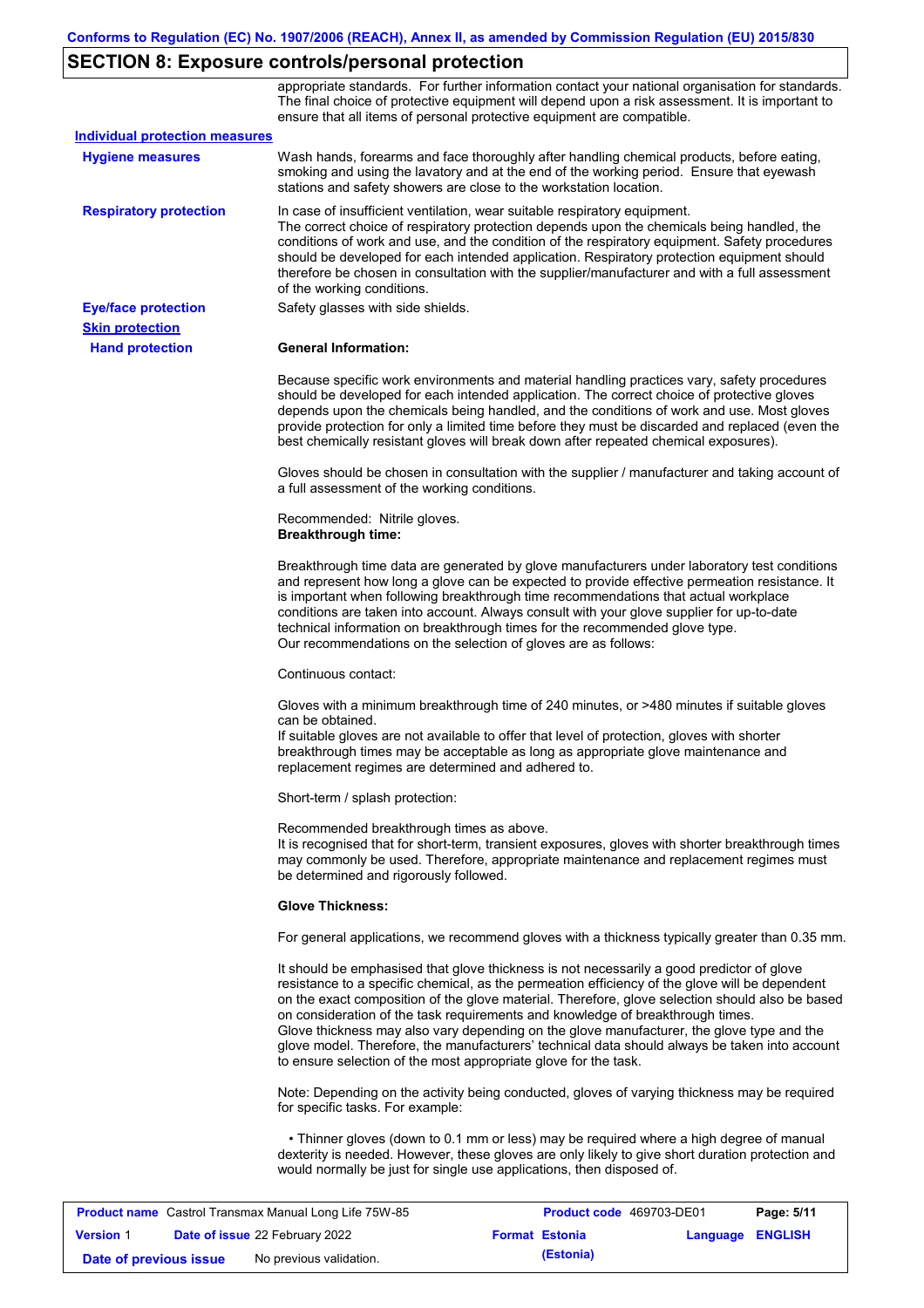• Thicker gloves (up to 3 mm or more) may be required where there is a mechanical (as well

## **SECTION 8: Exposure controls/personal protection**

|                                           | as a chemical) risk i.e. where there is abrasion or puncture potential.                                                                                                                                                                                                                                                                                                                                                                                                                                                                                                                                                                                                               |
|-------------------------------------------|---------------------------------------------------------------------------------------------------------------------------------------------------------------------------------------------------------------------------------------------------------------------------------------------------------------------------------------------------------------------------------------------------------------------------------------------------------------------------------------------------------------------------------------------------------------------------------------------------------------------------------------------------------------------------------------|
| <b>Skin and body</b>                      | Use of protective clothing is good industrial practice.<br>Personal protective equipment for the body should be selected based on the task being<br>performed and the risks involved and should be approved by a specialist before handling this<br>product.<br>Cotton or polyester/cotton overalls will only provide protection against light superficial<br>contamination that will not soak through to the skin. Overalls should be laundered on a regular<br>basis. When the risk of skin exposure is high (e.g. when cleaning up spillages or if there is a<br>risk of splashing) then chemical resistant aprons and/or impervious chemical suits and boots<br>will be required. |
| <b>Refer to standards:</b>                | Respiratory protection: EN 529<br>Gloves: EN 420, EN 374<br>Eye protection: EN 166<br>Filtering half-mask: EN 149<br>Filtering half-mask with valve: EN 405<br>Half-mask: EN 140 plus filter<br>Full-face mask: EN 136 plus filter<br>Particulate filters: EN 143<br>Gas/combined filters: EN 14387                                                                                                                                                                                                                                                                                                                                                                                   |
| <b>Environmental exposure</b><br>controls | Emissions from ventilation or work process equipment should be checked to ensure they<br>comply with the requirements of environmental protection legislation. In some cases, fume<br>scrubbers, filters or engineering modifications to the process equipment will be necessary to<br>reduce emissions to acceptable levels.                                                                                                                                                                                                                                                                                                                                                         |

## **SECTION 9: Physical and chemical properties**

The conditions of measurement of all properties are at standard temperature and pressure unless otherwise indicated.

#### **9.1 Information on basic physical and chemical properties**

| <b>Appearance</b>                                      |                                       |
|--------------------------------------------------------|---------------------------------------|
| <b>Physical state</b>                                  | Liguid.                               |
| <b>Colour</b>                                          | Brown.                                |
| <b>Odour</b>                                           | Not available.                        |
| <b>Odour threshold</b>                                 | Not available.                        |
| рH                                                     | Not applicable.                       |
| <b>Melting point/freezing point</b>                    | Not available.                        |
| Initial boiling point and boiling                      | Not available.                        |
| range                                                  |                                       |
| <b>Pour point</b>                                      | $-60 °C$                              |
| <b>Flash point</b>                                     | Open cup: >200°C (>392°F) [Cleveland] |
| <b>Evaporation rate</b>                                | Not available.                        |
| <b>Flammability (solid, gas)</b>                       | Not available.                        |
| <b>Upper/lower flammability or</b><br>explosive limits | Not available.                        |
| <b>Vapour pressure</b>                                 | Not available.                        |

|                                                                 | Vapour Pressure at 20°C |          |                         | Vapour pressure at 50°C |            |               |  |
|-----------------------------------------------------------------|-------------------------|----------|-------------------------|-------------------------|------------|---------------|--|
| Ingredient name mm Hg kPa                                       |                         |          | <b>Method</b>           | <sub>mm</sub><br>Hg     | <b>kPa</b> | <b>Method</b> |  |
| Dec-1-ene,<br>homopolymer,<br>hydrogenated                      | $\Omega$                | $\Omega$ | <b>ASTME</b><br>1194-87 |                         |            |               |  |
| Dec-1-ene, trimers,<br>hydrogenated                             | $\Omega$                | 0        | <b>ASTME</b><br>1194-87 |                         |            |               |  |
| Dec-1-ene, dimers,<br>hydrogenated                              | 0.01                    | 0.0013   | <b>ASTME</b><br>1194-87 |                         |            |               |  |
| Distillates (petroleum),<br>hydrotreated heavy<br>paraffinic    | < 0.08                  | < 0.011  | <b>ASTM D 5191</b>      |                         |            |               |  |
| Distillates (petroleum),<br>solvent-dewaxed<br>heavy paraffinic | < 0.08                  | < 0.011  | <b>ASTM D 5191</b>      |                         |            |               |  |

| <b>Product name</b> Castrol Transmax Manual Long Life 75W-85 |  |                                       | <b>Product code</b> 469703-DE01 |                       | Page: 6/11              |  |
|--------------------------------------------------------------|--|---------------------------------------|---------------------------------|-----------------------|-------------------------|--|
| <b>Version 1</b>                                             |  | <b>Date of issue 22 February 2022</b> |                                 | <b>Format Estonia</b> | <b>Language ENGLISH</b> |  |
| Date of previous issue                                       |  | No previous validation.               |                                 | (Estonia)             |                         |  |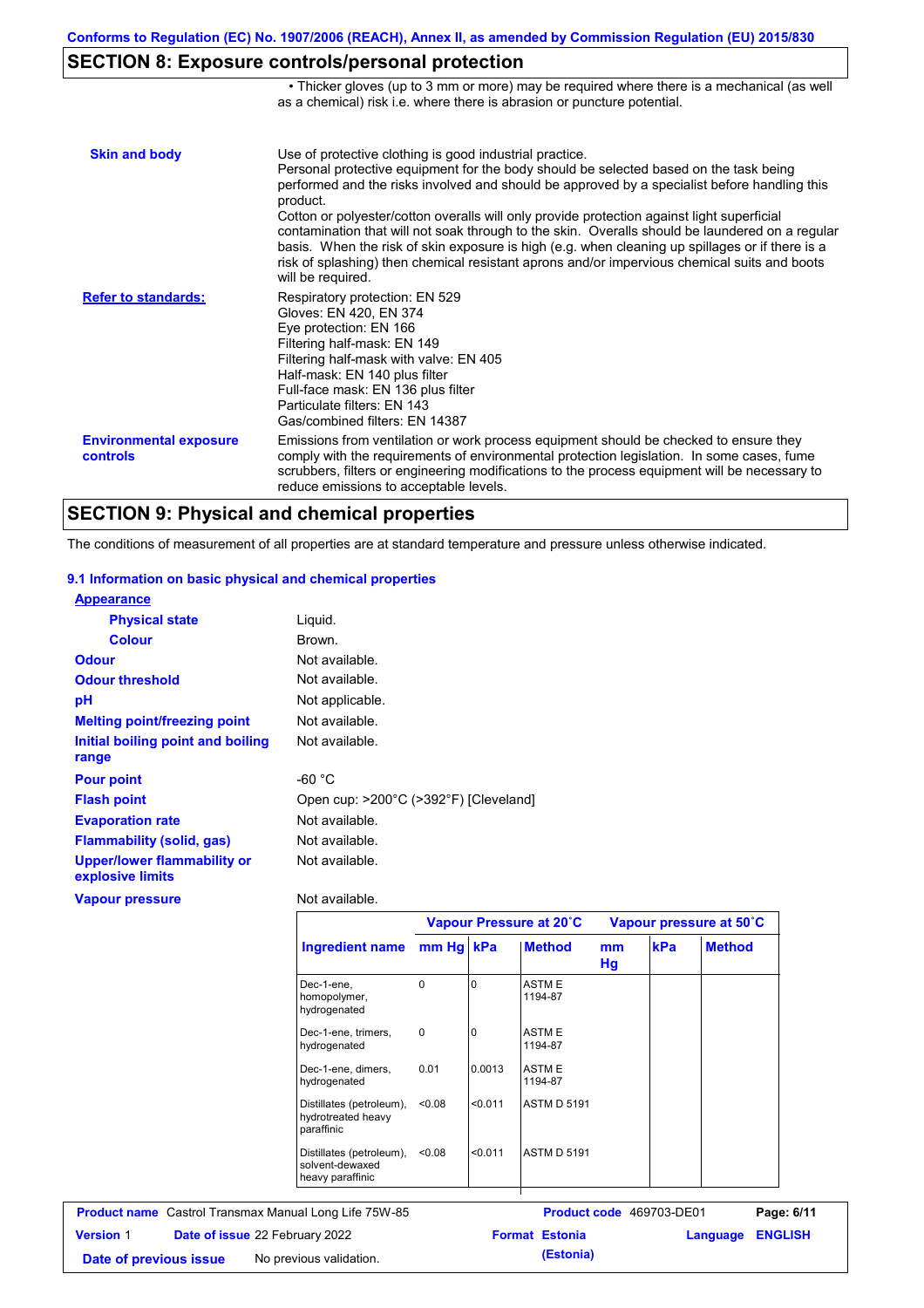## **SECTION 9: Physical and chemical properties**

| <b>Vapour density</b>                             | Not available.                                                                                                                              |            |                            |                    |  |  |  |
|---------------------------------------------------|---------------------------------------------------------------------------------------------------------------------------------------------|------------|----------------------------|--------------------|--|--|--|
| <b>Relative density</b>                           | Not available.                                                                                                                              |            |                            |                    |  |  |  |
| <b>Density</b>                                    | $\leq$ 1000 kg/m <sup>3</sup> (<1 g/cm <sup>3</sup> ) at 15 <sup>°</sup> C                                                                  |            |                            |                    |  |  |  |
| <b>Solubility(ies)</b>                            | insoluble in water.                                                                                                                         |            |                            |                    |  |  |  |
| <b>Partition coefficient: n-octanol/</b><br>water | >3                                                                                                                                          |            |                            |                    |  |  |  |
| <b>Auto-ignition temperature</b>                  | <b>Ingredient name</b>                                                                                                                      | °C         | °F                         | <b>Method</b>      |  |  |  |
|                                                   | Dec-1-ene, homopolymer,<br>hydrogenated                                                                                                     | 343 to 369 | 649.4 to 696.2 ASTM D 2159 |                    |  |  |  |
|                                                   | Dec-1-ene, trimers, hydrogenated                                                                                                            | 343 to 369 | 649.4 to 696.2 ASTM D 2159 |                    |  |  |  |
|                                                   | Dec-1-ene, dimers, hydrogenated                                                                                                             | 324        | 615.2                      | <b>ASTM D 2158</b> |  |  |  |
| <b>Decomposition temperature</b>                  | Not available.                                                                                                                              |            |                            |                    |  |  |  |
| <b>Viscosity</b>                                  | Kinematic: $64.6$ mm <sup>2</sup> /s ( $64.6$ cSt) at $40^{\circ}$ C<br>Kinematic: 11.5 to 12 mm <sup>2</sup> /s (11.5 to 12 cSt) at 100 °C |            |                            |                    |  |  |  |
| <b>Explosive properties</b>                       | Not available.                                                                                                                              |            |                            |                    |  |  |  |
| <b>Oxidising properties</b>                       | Not available.                                                                                                                              |            |                            |                    |  |  |  |
| <b>Particle characteristics</b>                   |                                                                                                                                             |            |                            |                    |  |  |  |
| <b>Median particle size</b>                       | Not applicable.                                                                                                                             |            |                            |                    |  |  |  |
| 9.2 Other information                             |                                                                                                                                             |            |                            |                    |  |  |  |
| No additional information.                        |                                                                                                                                             |            |                            |                    |  |  |  |

| <b>ULUTTURE IV. URUNIIRY AND I CACRIVILY</b>      |                                                                                                                                                                         |
|---------------------------------------------------|-------------------------------------------------------------------------------------------------------------------------------------------------------------------------|
| <b>10.1 Reactivity</b>                            | No specific test data available for this product. Refer to Conditions to avoid and Incompatible<br>materials for additional information.                                |
| <b>10.2 Chemical stability</b>                    | The product is stable.                                                                                                                                                  |
| <b>10.3 Possibility of</b><br>hazardous reactions | Under normal conditions of storage and use, hazardous reactions will not occur.<br>Under normal conditions of storage and use, hazardous polymerisation will not occur. |
| <b>10.4 Conditions to avoid</b>                   | Avoid all possible sources of ignition (spark or flame).                                                                                                                |
| <b>10.5 Incompatible materials</b>                | Reactive or incompatible with the following materials: oxidising materials.                                                                                             |
| <b>10.6 Hazardous</b><br>decomposition products   | Under normal conditions of storage and use, hazardous decomposition products should not be<br>produced.                                                                 |

## **SECTION 11: Toxicological information**

### **11.1 Information on toxicological effects**

#### **Acute toxicity estimates**

| <b>Product/ingredient name</b>           | Oral (mg/<br>kg) | <b>Dermal</b><br>(mg/kg) | (gases)<br>(ppm) | <b>Inhalation Inhalation Inhalation</b><br>(vapours)<br>(mg/l) | (dusts)<br>and mists)<br>(mg/l) |
|------------------------------------------|------------------|--------------------------|------------------|----------------------------------------------------------------|---------------------------------|
| Castrol Transmax Manual Long Life 75W-85 | N/A              | N/A                      | N/A              | N/A                                                            | 15.2                            |
| Dec-1-ene, dimers, hydrogenated          | N/A              | N/A                      | N/A              | N/A                                                            | 1.5                             |

Routes of entry anticipated: Dermal, Inhalation. **Information on likely routes of exposure**

### **Potential acute health effects**

| <b>Inhalation</b>                                            |                                                                                                                             | Exposure to decomposition products may cause a health hazard. Serious effects may be |          |                |
|--------------------------------------------------------------|-----------------------------------------------------------------------------------------------------------------------------|--------------------------------------------------------------------------------------|----------|----------------|
| <b>Ingestion</b>                                             | No known significant effects or critical hazards.                                                                           |                                                                                      |          |                |
| <b>Skin contact</b>                                          | Defatting to the skin. May cause skin dryness and irritation.                                                               |                                                                                      |          |                |
| Eye contact                                                  | No known significant effects or critical hazards.                                                                           |                                                                                      |          |                |
|                                                              | <b>Symptoms related to the physical, chemical and toxicological characteristics</b>                                         |                                                                                      |          |                |
| <b>Inhalation</b>                                            | May be harmful by inhalation if exposure to vapour, mists or fumes resulting from thermal<br>decomposition products occurs. |                                                                                      |          |                |
| <b>Product name</b> Castrol Transmax Manual Long Life 75W-85 |                                                                                                                             | Product code 469703-DE01                                                             |          | Page: 7/11     |
| <b>Version 1</b>                                             | Date of issue 22 February 2022                                                                                              | <b>Format Estonia</b>                                                                | Language | <b>ENGLISH</b> |
| Date of previous issue                                       | No previous validation.                                                                                                     | (Estonia)                                                                            |          |                |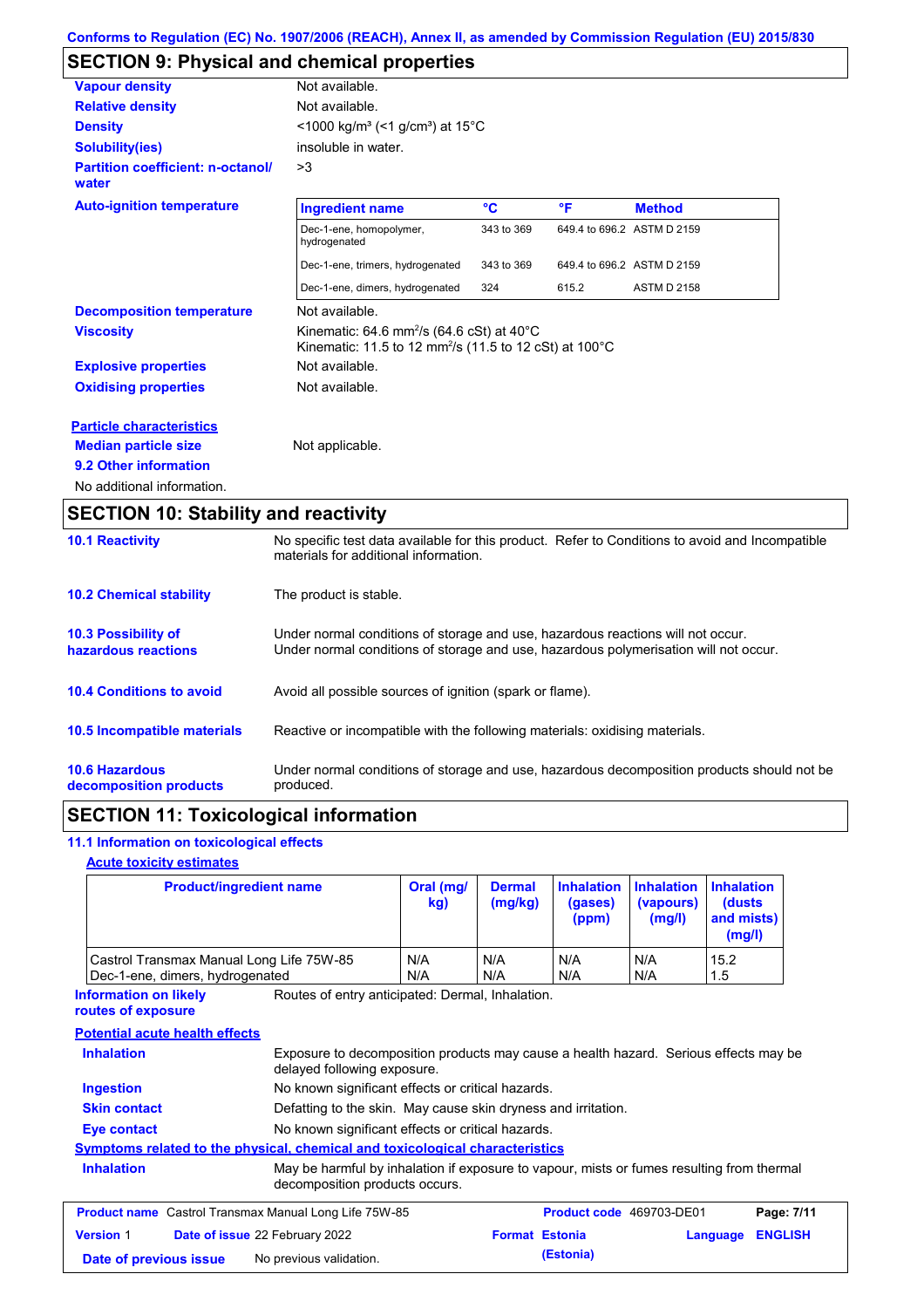### **SECTION 11: Toxicological information**

| <b>Ingestion</b>                        | No specific data.                                                                                                 |
|-----------------------------------------|-------------------------------------------------------------------------------------------------------------------|
| <b>Skin contact</b>                     | Adverse symptoms may include the following:<br>irritation<br>dryness<br>cracking                                  |
| Eye contact                             | No specific data.                                                                                                 |
|                                         | Delayed and immediate effects as well as chronic effects from short and long-term exposure                        |
| <b>Inhalation</b>                       | Overexposure to the inhalation of airborne droplets or aerosols may cause irritation of the<br>respiratory tract. |
| <b>Ingestion</b>                        | Ingestion of large quantities may cause nausea and diarrhoea.                                                     |
| <b>Skin contact</b>                     | Prolonged or repeated contact can defat the skin and lead to irritation and/or dermatitis.                        |
| Eye contact                             | Potential risk of transient stinging or redness if accidental eye contact occurs.                                 |
| <b>Potential chronic health effects</b> |                                                                                                                   |
| <b>General</b>                          | No known significant effects or critical hazards.                                                                 |
| <b>Carcinogenicity</b>                  | No known significant effects or critical hazards.                                                                 |
| <b>Mutagenicity</b>                     | No known significant effects or critical hazards.                                                                 |
| <b>Developmental effects</b>            | No known significant effects or critical hazards.                                                                 |
| <b>Fertility effects</b>                | No known significant effects or critical hazards.                                                                 |

### **SECTION 12: Ecological information**

**12.1 Toxicity**

**Environmental hazards** Not classified as dangerous

#### **12.2 Persistence and degradability**

Not expected to be rapidly degradable.

#### **12.3 Bioaccumulative potential**

This product is not expected to bioaccumulate through food chains in the environment.

| <b>12.4 Mobility in soil</b>                                  |                                                                      |
|---------------------------------------------------------------|----------------------------------------------------------------------|
| <b>Soil/water partition</b><br>coefficient (K <sub>oc</sub> ) | Not available.                                                       |
| <b>Mobility</b>                                               | Spillages may penetrate the soil causing ground water contamination. |

#### **12.5 Results of PBT and vPvB assessment**

Product does not meet the criteria for PBT or vPvB according to Regulation (EC) No. 1907/2006, Annex XIII.

#### **12.6 Other adverse effects**

**Other ecological information**

Spills may form a film on water surfaces causing physical damage to organisms. Oxygen transfer could also be impaired.

### **SECTION 13: Disposal considerations**

#### **13.1 Waste treatment methods Product Methods of disposal** Where possible, arrange for product to be recycled. Dispose of via an authorised person/ licensed waste disposal contractor in accordance with local regulations. **Hazardous waste** Yes. **European waste catalogue (EWC)**  $\overline{1}$ **Waste code Waste designation**

| <b><i>veste coue</i></b>                      | <b><i><u>VYASIY UPSIYIIALIUII</u></i></b>                                                                                                                           |
|-----------------------------------------------|---------------------------------------------------------------------------------------------------------------------------------------------------------------------|
| 13 02 08*                                     | other engine, gear and lubricating oils                                                                                                                             |
| disposal code to be assigned by the end user. | However, deviation from the intended use and/or the presence of any potential contaminants may require an alternative waste                                         |
| <b>Packaging</b>                              |                                                                                                                                                                     |
| <b>Methods of disposal</b>                    | Where possible, arrange for product to be recycled. Dispose of via an authorised person/<br>licensed wests disposed contractor in accordance with local requisions. |

#### **Special precautions** licensed waste disposal contractor in accordance with local regulations. This material and its container must be disposed of in a safe way. Empty containers or liners may retain some product residues. Avoid dispersal of spilt material and runoff and contact with soil, waterways, drains and sewers.

| <b>Product name</b> Castrol Transmax Manual Long Life 75W-85 |  |                                       | Product code 469703-DE01 |                       | Page: 8/11       |  |
|--------------------------------------------------------------|--|---------------------------------------|--------------------------|-----------------------|------------------|--|
| <b>Version 1</b>                                             |  | <b>Date of issue 22 February 2022</b> |                          | <b>Format Estonia</b> | Language ENGLISH |  |
| Date of previous issue                                       |  | No previous validation.               |                          | (Estonia)             |                  |  |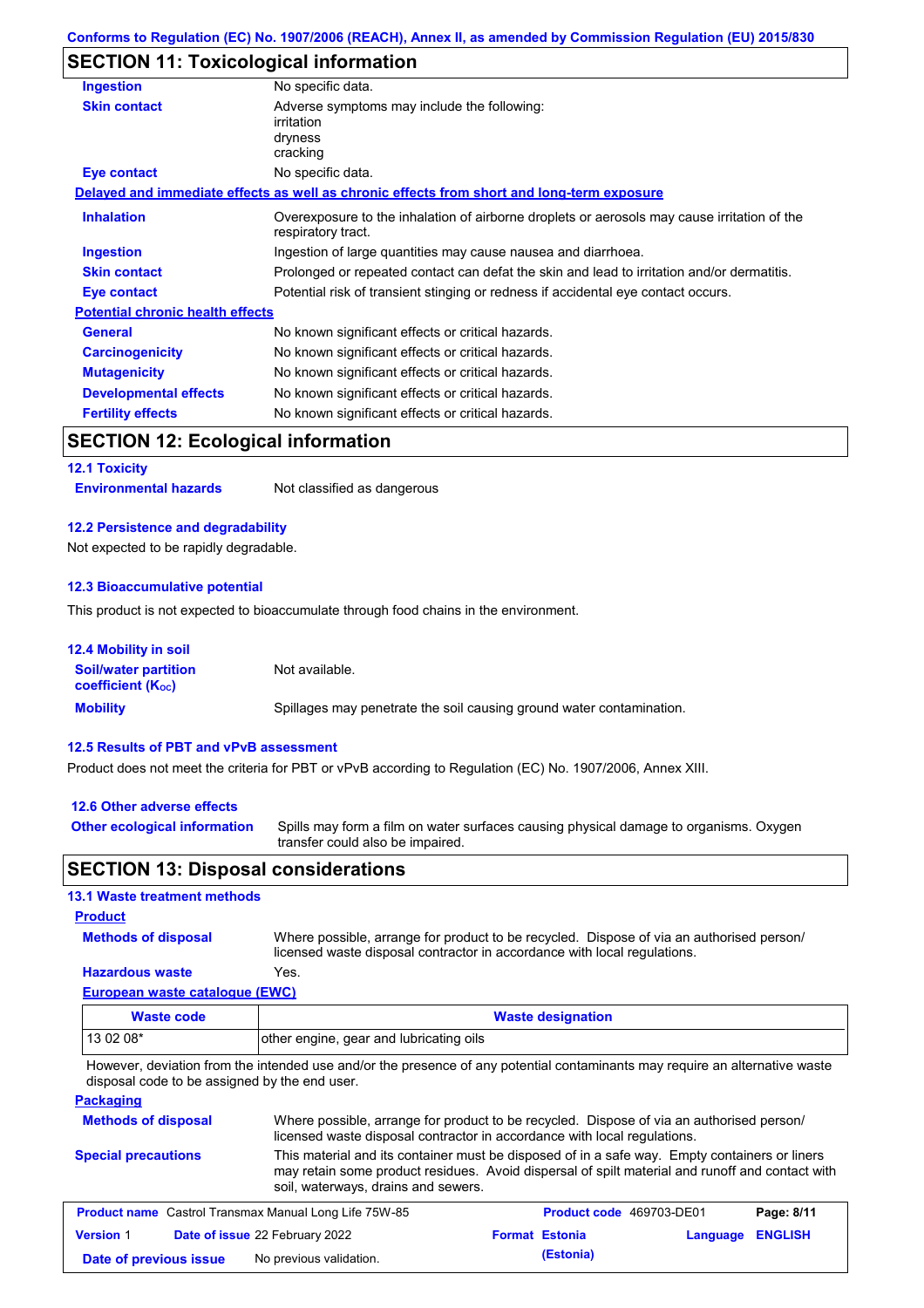### **SECTION 13: Disposal considerations**

**References** Commission 2014/955/EU Directive 2008/98/EC

### **SECTION 14: Transport information**

|                                           | <b>ADR/RID</b> | <b>ADN</b>     | <b>IMDG</b>    | <b>IATA</b>    |
|-------------------------------------------|----------------|----------------|----------------|----------------|
| 14.1 UN number                            | Not regulated. | Not regulated. | Not regulated. | Not regulated. |
| 14.2 UN proper<br>shipping name           |                |                |                |                |
| <b>14.3 Transport</b><br>hazard class(es) |                |                |                |                |
| 14.4 Packing<br>group                     |                |                | -              |                |
| 14.5<br><b>Environmental</b><br>hazards   | No.            | No.            | No.            | No.            |
| <b>Additional</b><br>information          |                |                |                |                |

**14.6 Special precautions for user** Not available.

| <b>14.7 Transport in bulk</b> | Not available. |
|-------------------------------|----------------|
| according to IMO              |                |
| instruments                   |                |

### **SECTION 15: Regulatory information**

#### **15.1 Safety, health and environmental regulations/legislation specific for the substance or mixture**

#### **EU Regulation (EC) No. 1907/2006 (REACH)**

**Annex XIV - List of substances subject to authorisation Substances of very high concern** None of the components are listed. None of the components are listed. **Annex XIV EU Regulation (EC) No. 1907/2006 (REACH)**

#### **Annex XVII - Restrictions**  Not applicable.

**on the manufacture, placing on the market and use of certain dangerous substances, mixtures and articles**

#### **Other regulations**

**(TSCA 8b)**

**(PICCS)**

**(TCSI)**

**Taiwan Chemical Substances Inventory** 

**REACH Status** The company, as identified in Section 1, sells this product in the EU in compliance with the current requirements of REACH. All components are active or exempted.

**United States inventory** 

All components are listed or exempted. All components are listed or exempted. All components are listed or exempted. At least one component is not listed. All components are listed or exempted. All components are listed or exempted. **Australia inventory (AIIC) Canada inventory China inventory (IECSC) Japan inventory (CSCL) Korea inventory (KECI) Philippines inventory** 

All components are listed or exempted.

**Product name** Castrol Transmax Manual Long Life 75W-85 **Product code** 469703-DE01 **Page: 9/11 Version** 1 **Date of issue** 22 February 2022 **Format Estonia Extending Language ENGLISH Date of previous issue** No previous validation. **(Estonia)**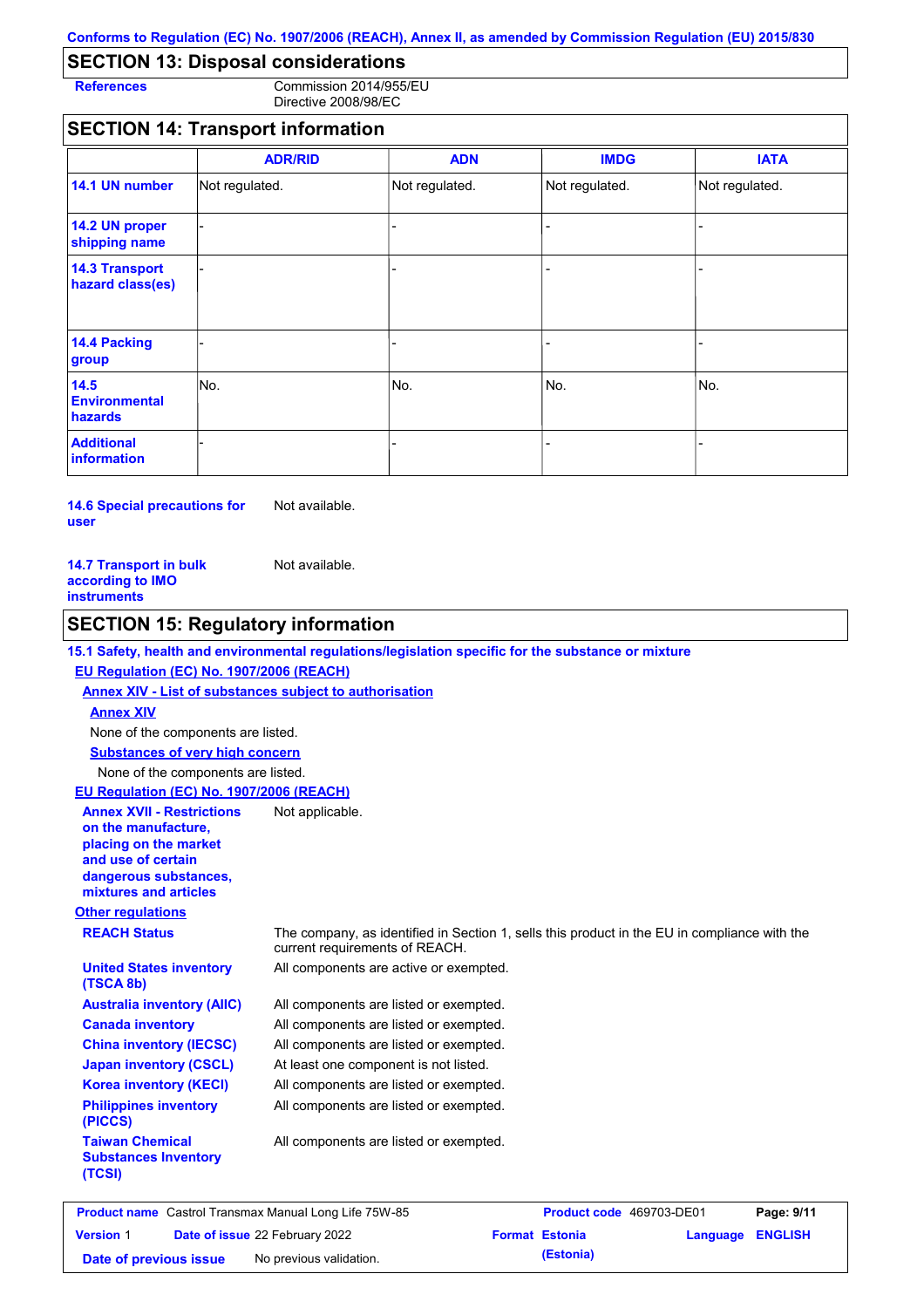## **SECTION 15: Regulatory information**

**Ozone depleting substances (1005/2009/EU)** Not listed.

**Prior Informed Consent (PIC) (649/2012/EU)**

Not listed.

**Persistent Organic Pollutants** Not listed.

### **EU - Water framework directive - Priority substances**

None of the components are listed.

**Seveso Directive**

This product is not controlled under the Seveso Directive.

| <b>15.2 Chemical safety</b> | A Chemical Safety Assessment has been carried out for one or more of the substances within  |
|-----------------------------|---------------------------------------------------------------------------------------------|
| assessment                  | this mixture. A Chemical Safety Assessment has not been carried out for the mixture itself. |

### **SECTION 16: Other information**

| <b>Abbreviations and acronyms</b> | ADN = European Provisions concerning the International Carriage of Dangerous Goods by            |                          |                                                                                          |  |  |  |  |
|-----------------------------------|--------------------------------------------------------------------------------------------------|--------------------------|------------------------------------------------------------------------------------------|--|--|--|--|
|                                   | Inland Waterway                                                                                  |                          |                                                                                          |  |  |  |  |
|                                   |                                                                                                  |                          | ADR = The European Agreement concerning the International Carriage of Dangerous Goods by |  |  |  |  |
|                                   | Road                                                                                             |                          |                                                                                          |  |  |  |  |
|                                   | ATE = Acute Toxicity Estimate<br><b>BCF = Bioconcentration Factor</b>                            |                          |                                                                                          |  |  |  |  |
|                                   |                                                                                                  |                          |                                                                                          |  |  |  |  |
|                                   | CAS = Chemical Abstracts Service                                                                 |                          |                                                                                          |  |  |  |  |
|                                   | CLP = Classification, Labelling and Packaging Regulation [Regulation (EC) No. 1272/2008]         |                          |                                                                                          |  |  |  |  |
|                                   | CSA = Chemical Safety Assessment                                                                 |                          |                                                                                          |  |  |  |  |
|                                   | CSR = Chemical Safety Report                                                                     |                          |                                                                                          |  |  |  |  |
|                                   | DMEL = Derived Minimal Effect Level                                                              |                          |                                                                                          |  |  |  |  |
|                                   | DNEL = Derived No Effect Level                                                                   |                          |                                                                                          |  |  |  |  |
|                                   | EINECS = European Inventory of Existing Commercial chemical Substances                           |                          |                                                                                          |  |  |  |  |
|                                   | ES = Exposure Scenario                                                                           |                          |                                                                                          |  |  |  |  |
|                                   | EUH statement = CLP-specific Hazard statement                                                    |                          |                                                                                          |  |  |  |  |
|                                   | EWC = European Waste Catalogue                                                                   |                          |                                                                                          |  |  |  |  |
|                                   | GHS = Globally Harmonized System of Classification and Labelling of Chemicals                    |                          |                                                                                          |  |  |  |  |
|                                   | IATA = International Air Transport Association                                                   |                          |                                                                                          |  |  |  |  |
|                                   | IBC = Intermediate Bulk Container                                                                |                          |                                                                                          |  |  |  |  |
|                                   | <b>IMDG</b> = International Maritime Dangerous Goods                                             |                          |                                                                                          |  |  |  |  |
|                                   | LogPow = logarithm of the octanol/water partition coefficient                                    |                          |                                                                                          |  |  |  |  |
|                                   | MARPOL = International Convention for the Prevention of Pollution From Ships, 1973 as            |                          |                                                                                          |  |  |  |  |
|                                   | modified by the Protocol of 1978. ("Marpol" = marine pollution)                                  |                          |                                                                                          |  |  |  |  |
|                                   | OECD = Organisation for Economic Co-operation and Development                                    |                          |                                                                                          |  |  |  |  |
|                                   | PBT = Persistent, Bioaccumulative and Toxic                                                      |                          |                                                                                          |  |  |  |  |
|                                   | PNEC = Predicted No Effect Concentration                                                         |                          |                                                                                          |  |  |  |  |
|                                   | REACH = Registration, Evaluation, Authorisation and Restriction of Chemicals Regulation          |                          |                                                                                          |  |  |  |  |
|                                   | [Regulation (EC) No. 1907/2006]                                                                  |                          |                                                                                          |  |  |  |  |
|                                   | RID = The Regulations concerning the International Carriage of Dangerous Goods by Rail           |                          |                                                                                          |  |  |  |  |
|                                   | <b>RRN = REACH Registration Number</b>                                                           |                          |                                                                                          |  |  |  |  |
|                                   | SADT = Self-Accelerating Decomposition Temperature                                               |                          |                                                                                          |  |  |  |  |
|                                   | SVHC = Substances of Very High Concern                                                           |                          |                                                                                          |  |  |  |  |
|                                   | STOT-RE = Specific Target Organ Toxicity - Repeated Exposure                                     |                          |                                                                                          |  |  |  |  |
|                                   | STOT-SE = Specific Target Organ Toxicity - Single Exposure                                       |                          |                                                                                          |  |  |  |  |
|                                   | $TWA = Time weighted average$                                                                    |                          |                                                                                          |  |  |  |  |
|                                   | $UN = United Nations$                                                                            |                          |                                                                                          |  |  |  |  |
|                                   | UVCB = Complex hydrocarbon substance                                                             |                          |                                                                                          |  |  |  |  |
|                                   | VOC = Volatile Organic Compound                                                                  |                          |                                                                                          |  |  |  |  |
|                                   | vPvB = Very Persistent and Very Bioaccumulative                                                  |                          |                                                                                          |  |  |  |  |
|                                   | Varies = may contain one or more of the following 64741-88-4 / RRN 01-2119488706-23,             |                          |                                                                                          |  |  |  |  |
|                                   |                                                                                                  |                          | 64741-89-5 / RRN 01-2119487067-30, 64741-95-3 / RRN 01-2119487081-40, 64741-96-4/ RRN    |  |  |  |  |
|                                   | 01-2119483621-38, 64742-01-4 / RRN 01-2119488707-21, 64742-44-5 / RRN                            |                          |                                                                                          |  |  |  |  |
|                                   | 01-2119985177-24, 64742-45-6, 64742-52-5 / RRN 01-2119467170-45, 64742-53-6 / RRN                |                          |                                                                                          |  |  |  |  |
|                                   | 01-2119480375-34, 64742-54-7 / RRN 01-2119484627-25, 64742-55-8 / RRN                            |                          |                                                                                          |  |  |  |  |
|                                   | 01-2119487077-29, 64742-56-9 / RRN 01-2119480132-48, 64742-57-0 / RRN                            |                          |                                                                                          |  |  |  |  |
|                                   | 01-2119489287-22, 64742-58-1, 64742-62-7 / RRN 01-2119480472-38, 64742-63-8,                     |                          |                                                                                          |  |  |  |  |
|                                   | 64742-65-0 / RRN 01-2119471299-27, 64742-70-7 / RRN 01-2119487080-42, 72623-85-9 /               |                          |                                                                                          |  |  |  |  |
|                                   | RRN 01-2119555262-43, 72623-86-0 / RRN 01-2119474878-16, 72623-87-1 / RRN                        |                          |                                                                                          |  |  |  |  |
|                                   | 01-2119474889-13                                                                                 |                          |                                                                                          |  |  |  |  |
|                                   | Procedure used to derive the classification according to Regulation (EC) No. 1272/2008 [CLP/GHS] |                          |                                                                                          |  |  |  |  |
|                                   | <b>Product name</b> Castrol Transmax Manual Long Life 75W-85                                     | Product code 469703-DE01 | Page: 10/11                                                                              |  |  |  |  |
| <b>Version 1</b>                  | Date of issue 22 February 2022                                                                   | <b>Format Estonia</b>    | <b>ENGLISH</b><br><b>Language</b>                                                        |  |  |  |  |

**Date of previous issue** No previous validation. **(Estonia)**